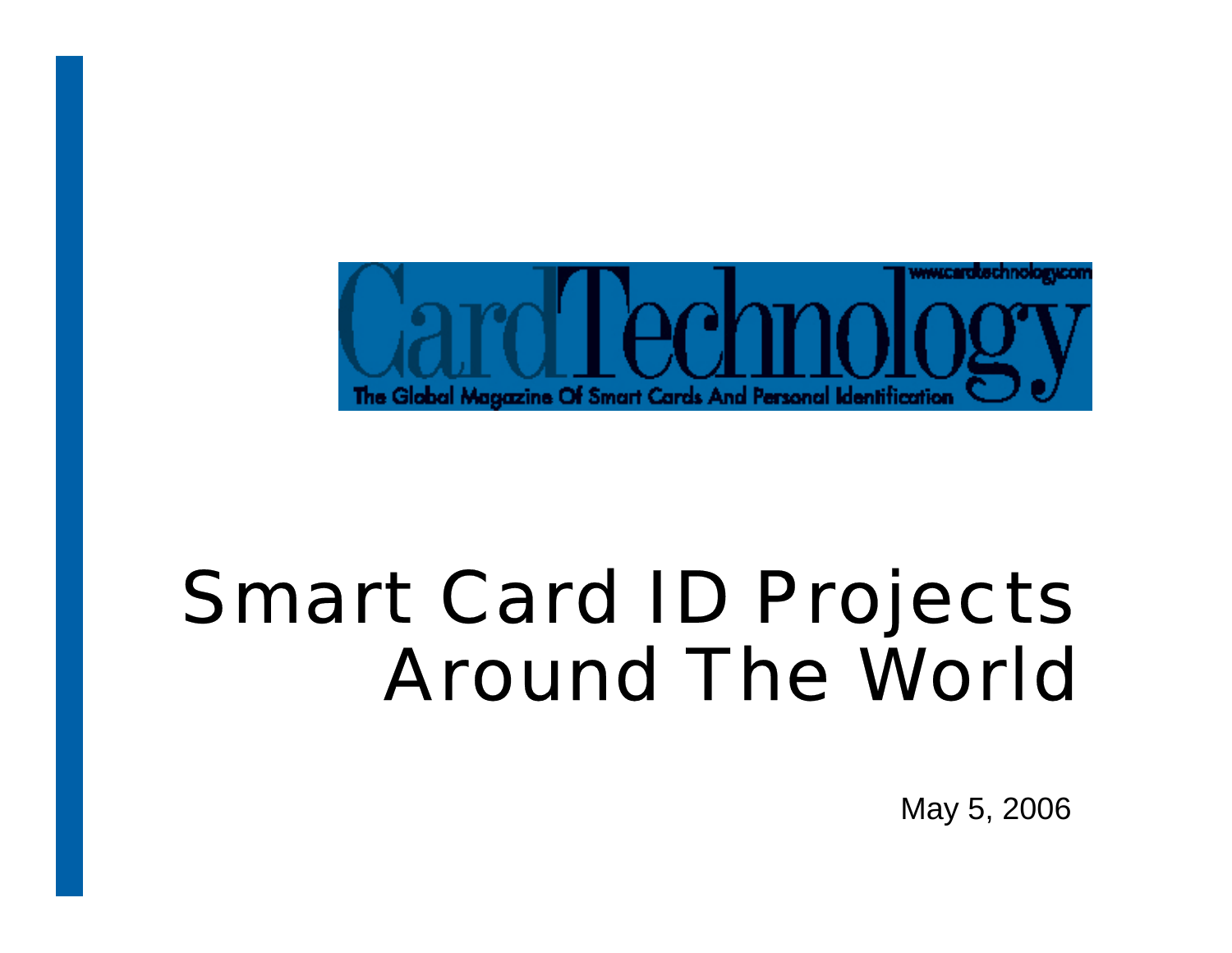



### **Scores of nations around the world are finding ways to use smart cards for ID.**

- •**Introduction**
- •National ID cards
- $\bullet$ Health insurance cards
- $\bullet$ Travel documents
- •**Conclusion**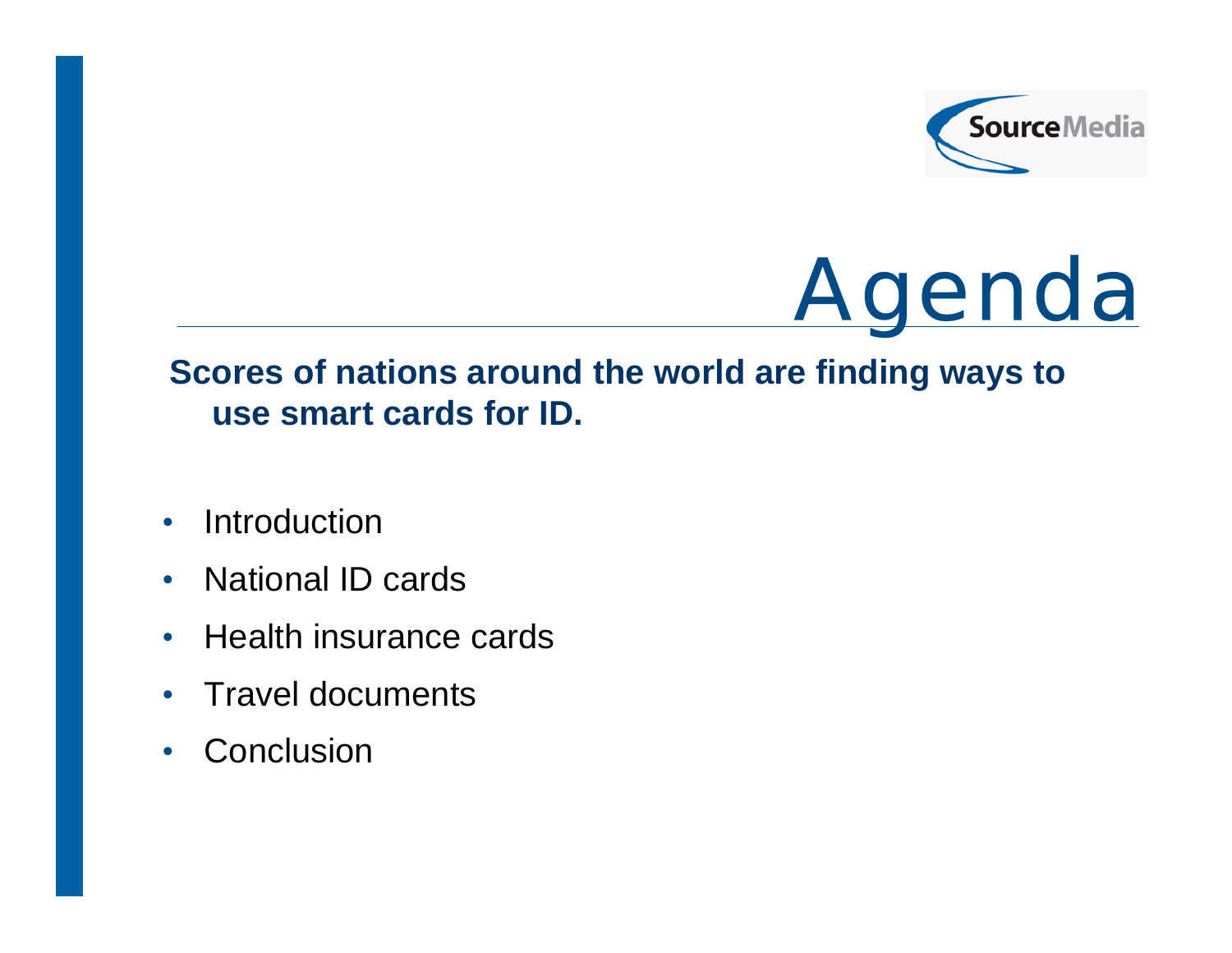

# **Projects**

### **Europe, Asia and the Middle East**

## **Scores of nations around the world are finding ways to use smart cards for ID.**

- $\bullet$ E-passports
- $\bullet$ National ID cards
- $\bullet$ Health insurance cards
- •Travel documents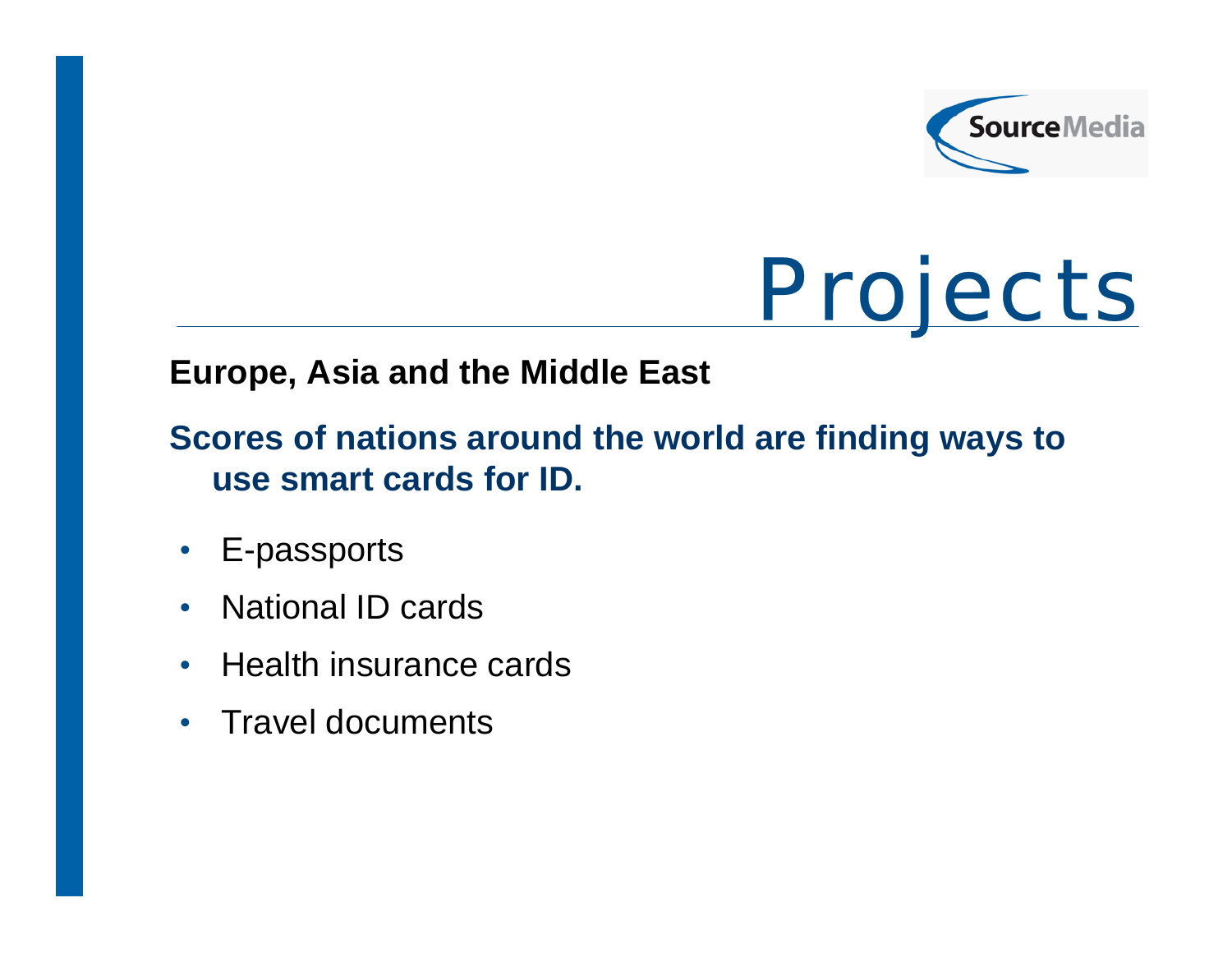

## National ID Cards

### **More nations considering and adopting them**

- **As in the United States, not without controversy in many nations**
- $\bullet$ Estonia, Malaysia use cards for multiple applications
- $\bullet$ Within most of Europe, also a valid travel document
- $\bullet$ UK project illustrates issues surrounding national ID cards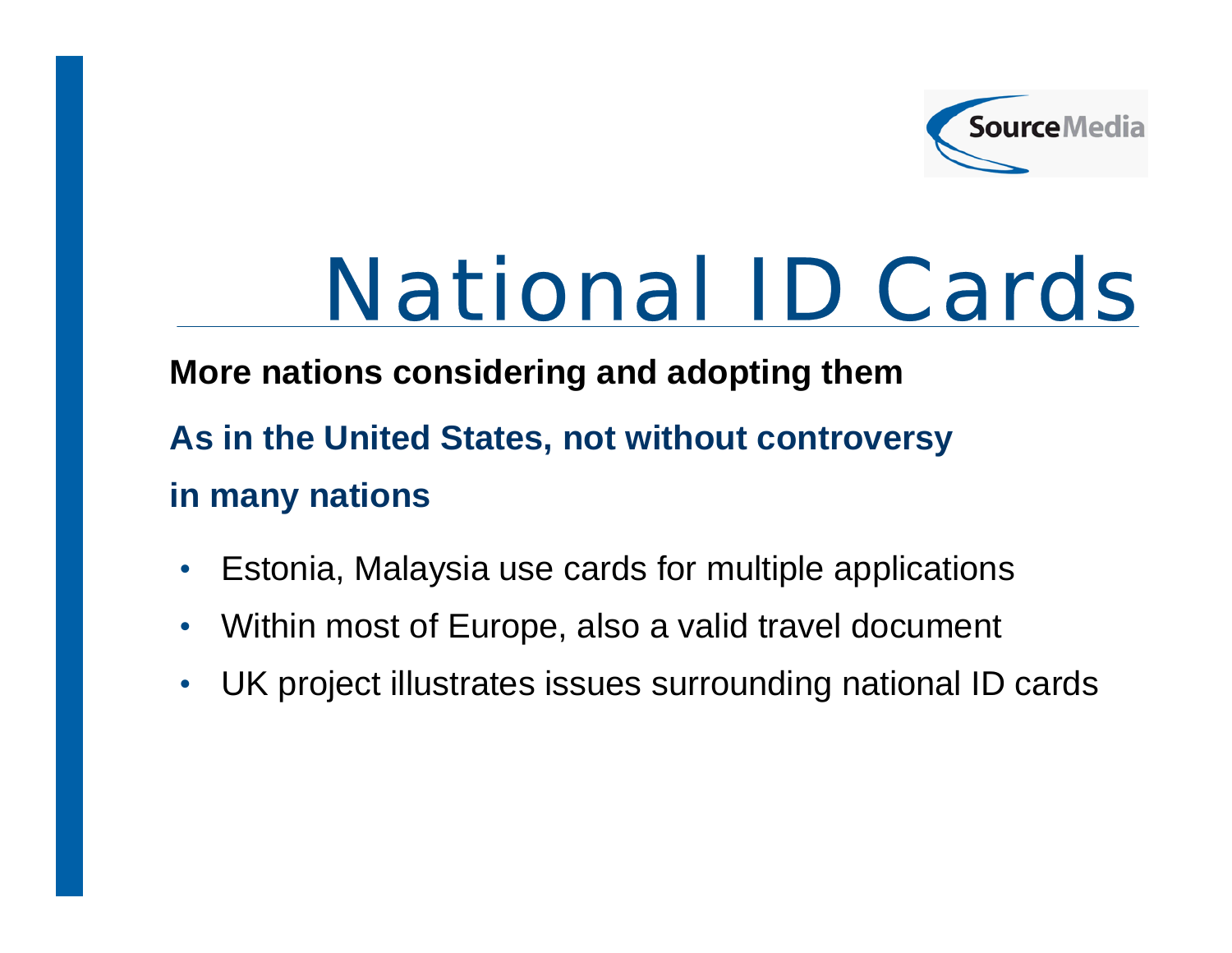

## Estonia

### **Nation of about 1.3 million people**

#### **Sees technology as an advancement**

- $\bullet$ More than 900,000 cards issued already
- $\bullet$ Cards have been used for electronic voting
- $\bullet$  Despite fewer than 2% of voters using their cards for that purpose, officials plan to expand it for 2007 national parliamentary elections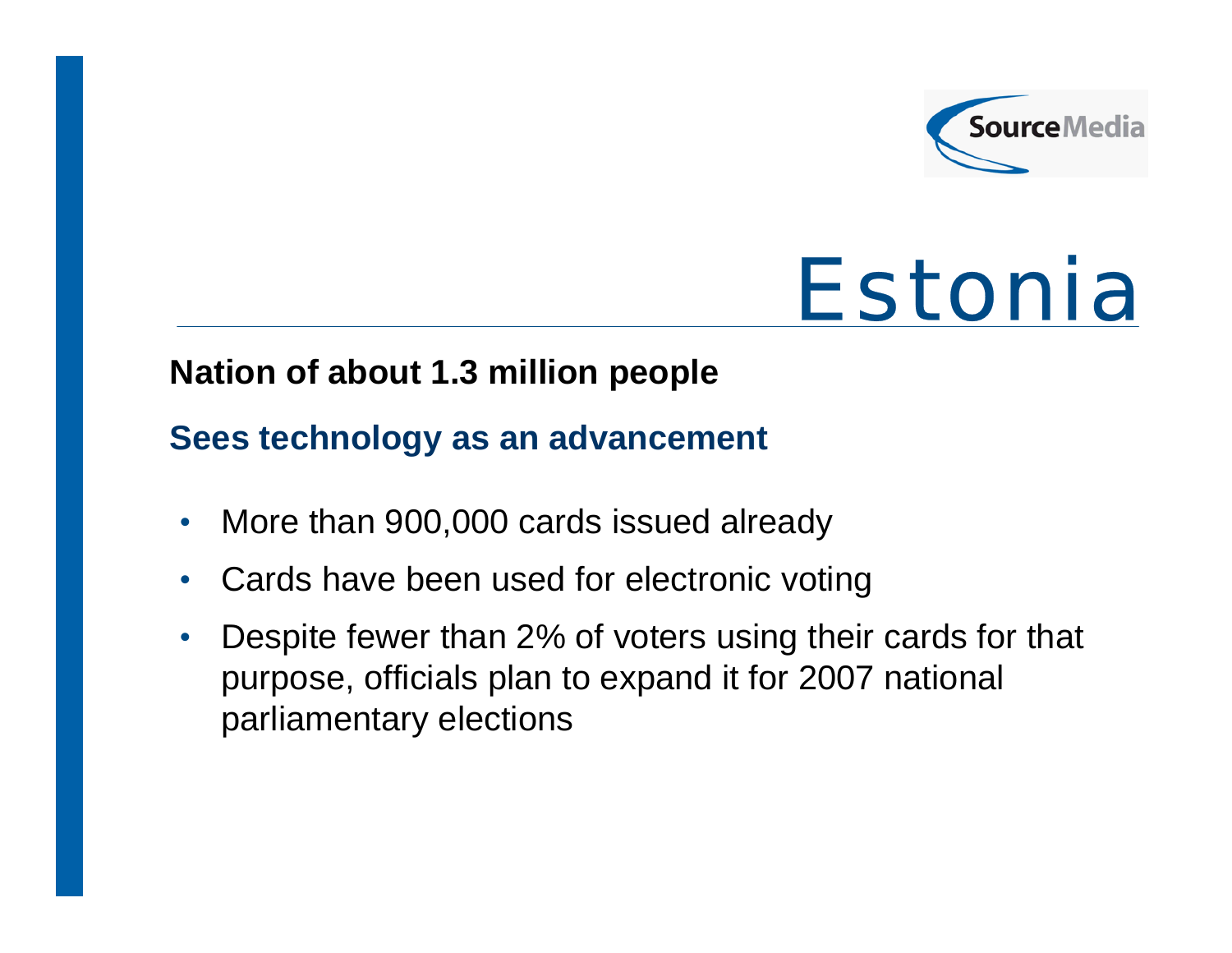



### **Japan, Malaysia, Hong Kong among national ID locations**

#### **Some schemes are mandatory**

- $\bullet$ Voluntary Japan national ID has seen little uptake
- $\bullet$ Malaysian card also carries payment application
- $\bullet$ Hong Kong ID may add a driver's license function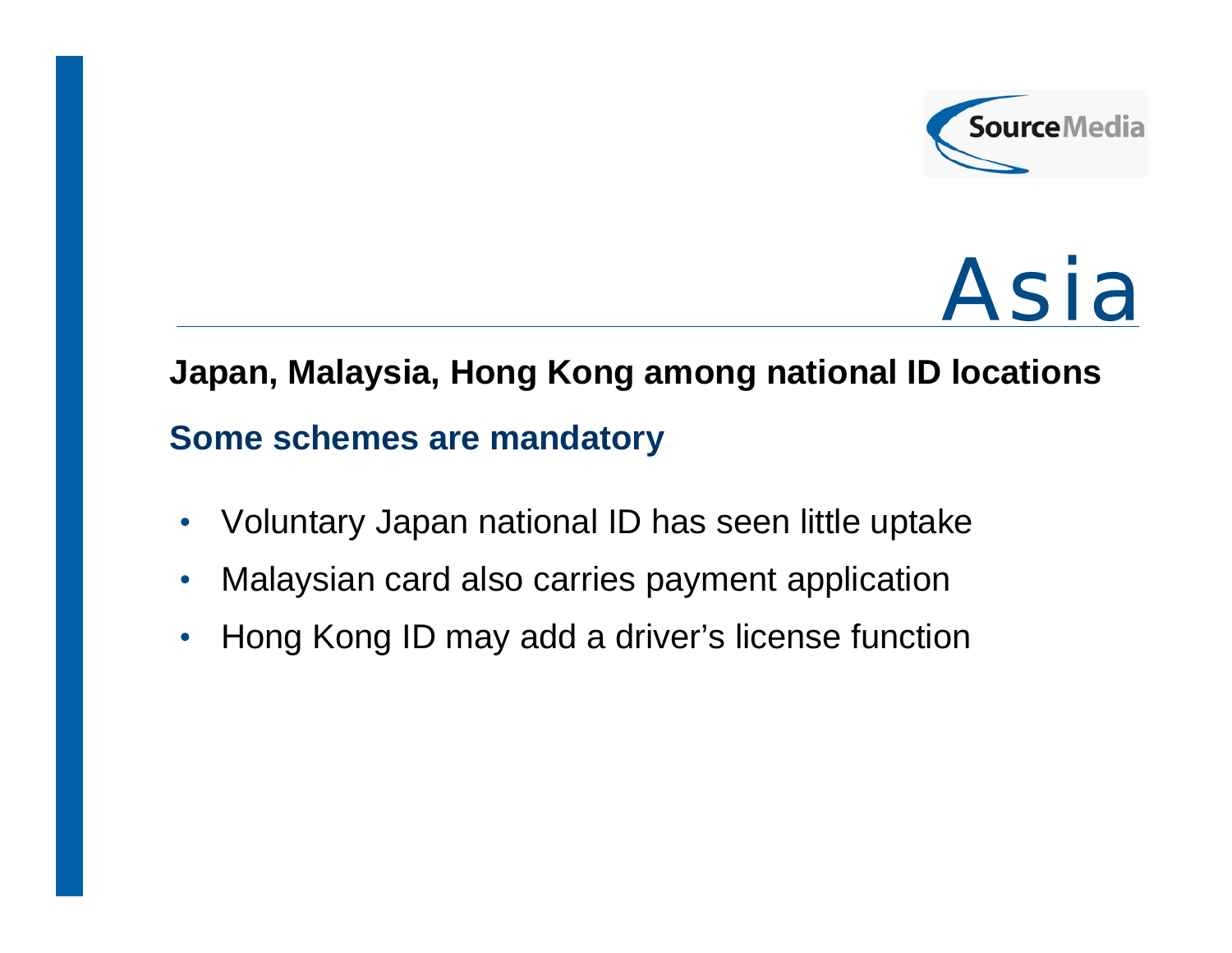

# United Kingdom

## **About 48 million age 16 and higher could carry the card**

## **Optional at first to carry a card, but database registry mandatory**

- $\bullet$ Ardent opposition against centralized database
- $\bullet$  Once 80% of population has a card, it becomes compulsory
- $\bullet$  Compulsory carry will require separate legislation under current plans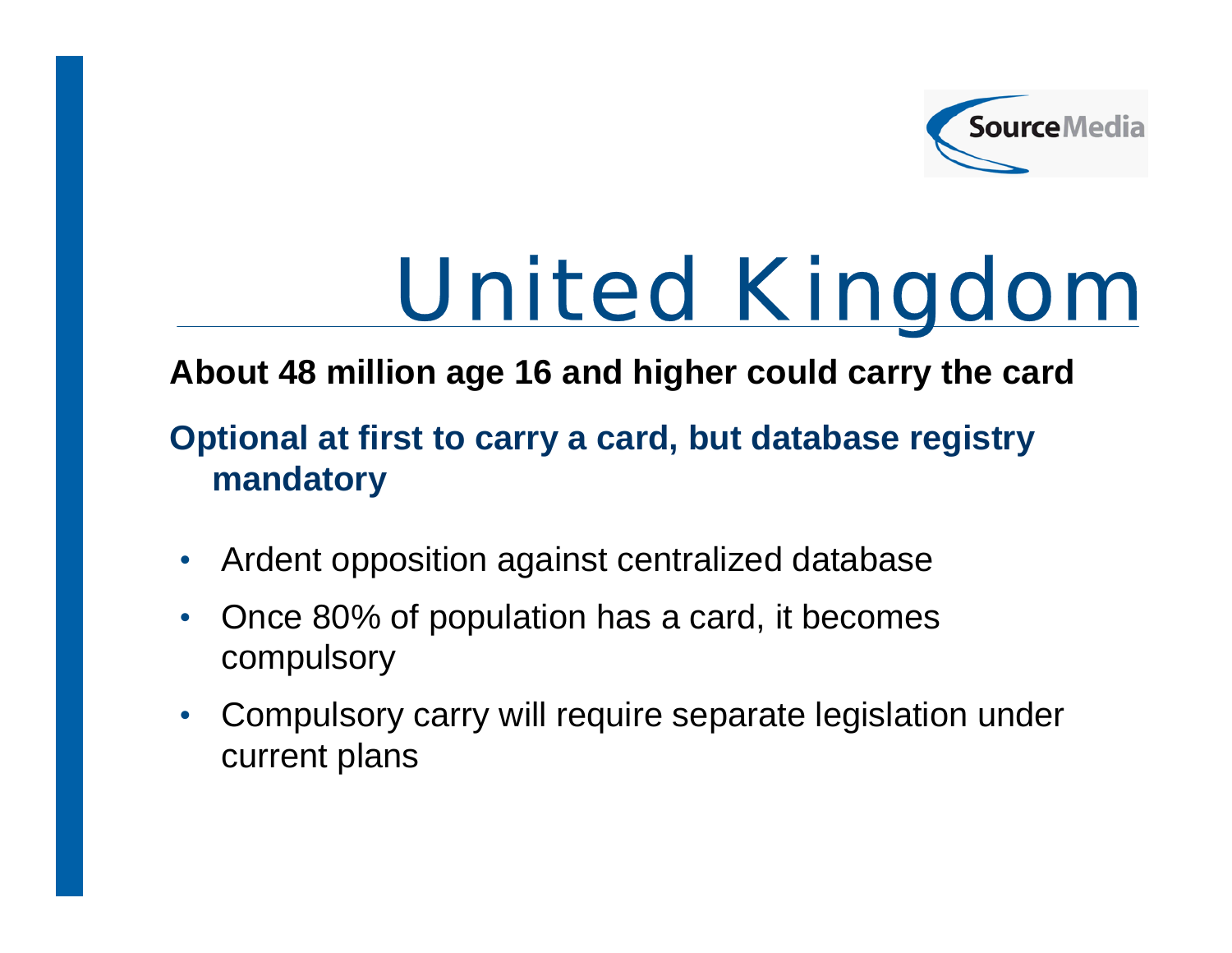

## Health ID Cards

### **Popular in nations with centralized health schemes**

## **Some have long histories as chip cards; others are seeing first adoption of chip**

- Some 80 million electronic health cards expected to be issued in Germany
- $\bullet$ • Next version of French Sesam Vitale to be more secure
- $\bullet$  Belgium may considering adding health function to national ID card
- $\bullet$ Goal is to reduce paperwork and costs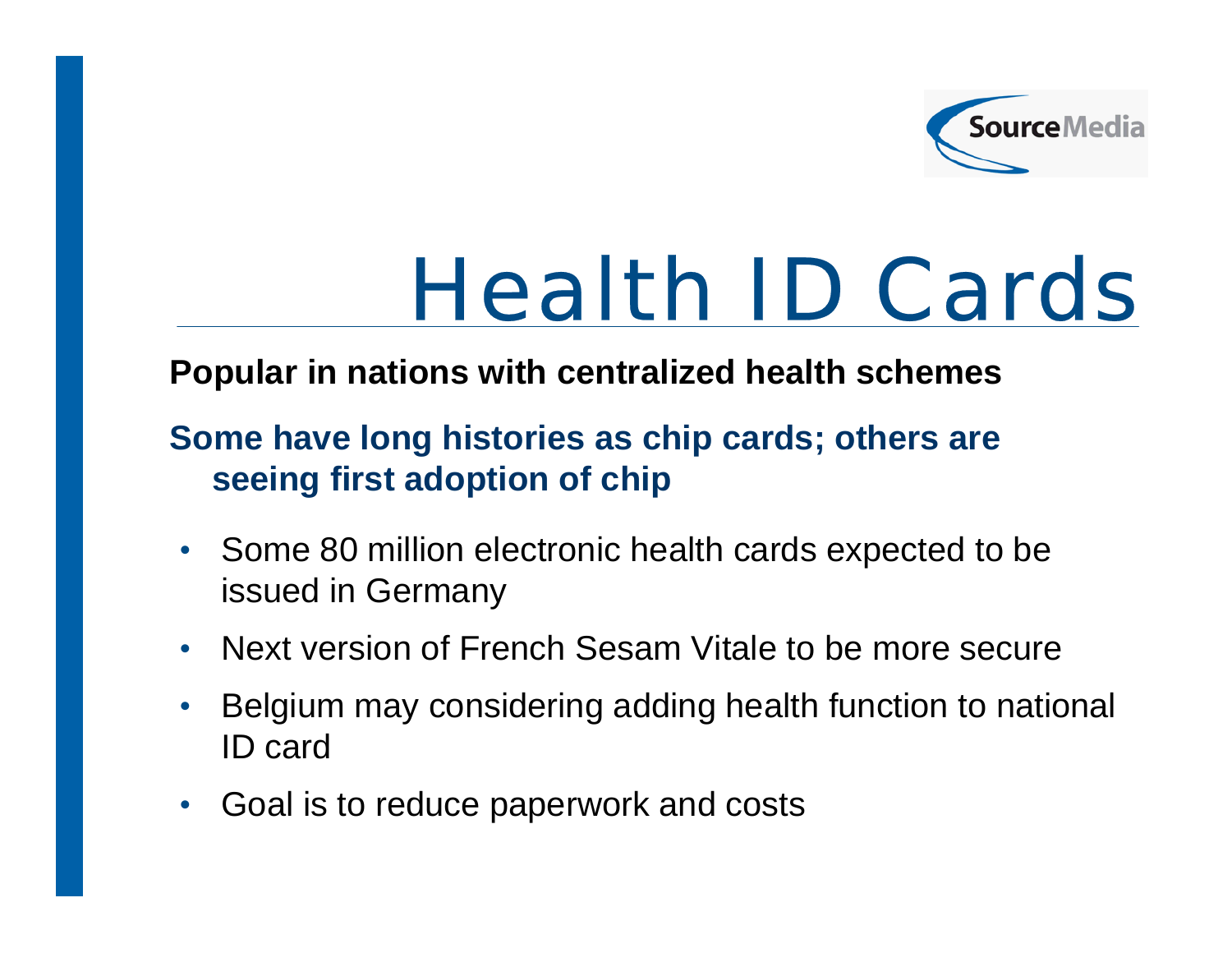

## Travel Documents

#### **Registered traveler cards, electronic visas possible**

**Security and cost reduction main drivers**

- •Privium card at Schiphol airport verifies identity
- $\bullet$ Registered traveler concept has legs outside of US
- • EU about to start a biometric-based visa program, but has ruled out smart cards for storing e-visas.
- ICAO to study electronic visas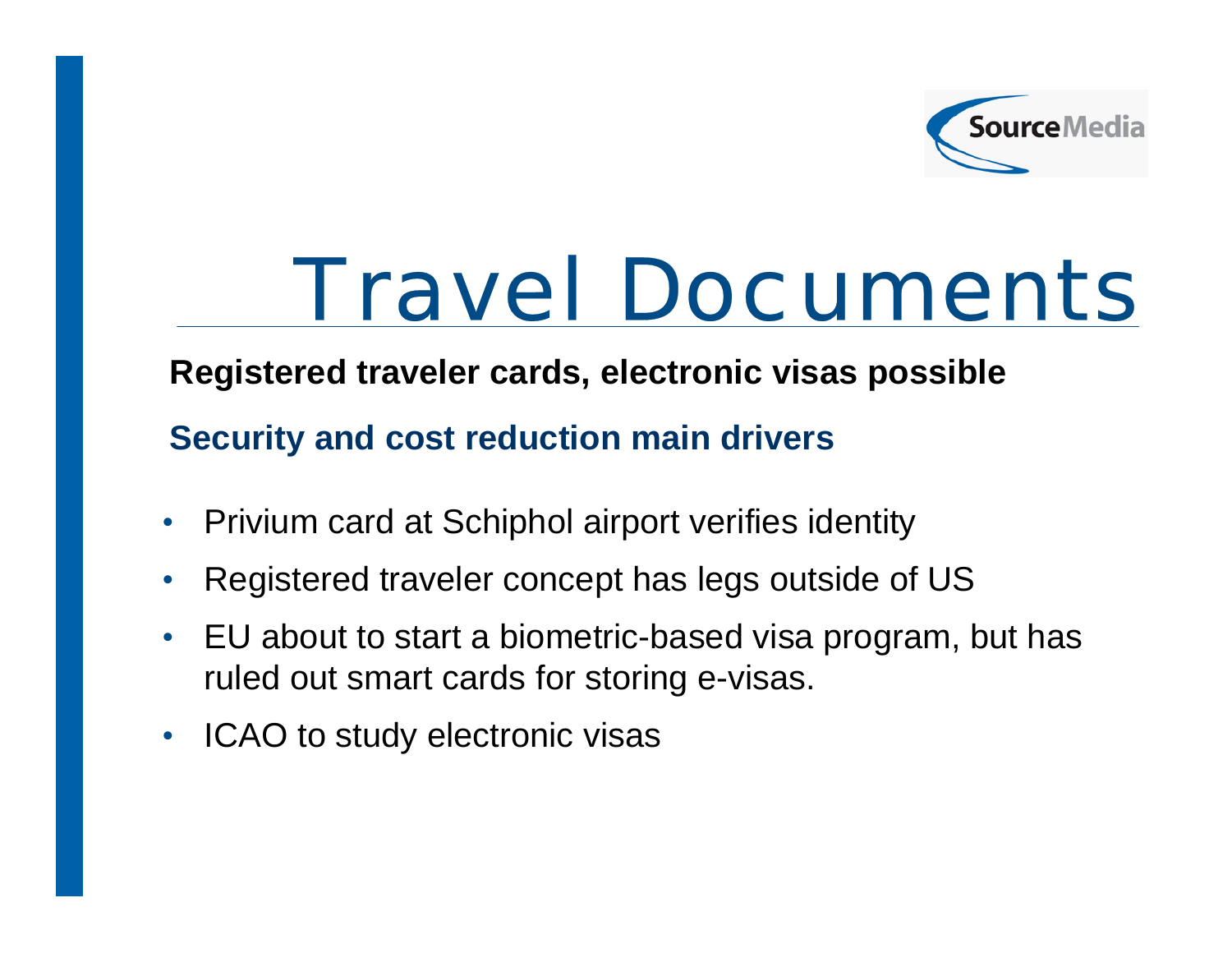

# E-Passports

#### **Some 40 nations at work on them**

### **An estimated 550 million passports in circulation**

- $\bullet$  Early issuers: Australia, Belgium, Denmark, Germany, Japan, New Zealand, Norway, Sweden, Thailand, UK
- $\bullet$ EU mandate to add facial image by 2007
- $\bullet$ Future ICAO specs will be backwards compatible
- $\bullet$ Testing ongoing even as e-passports are being issued